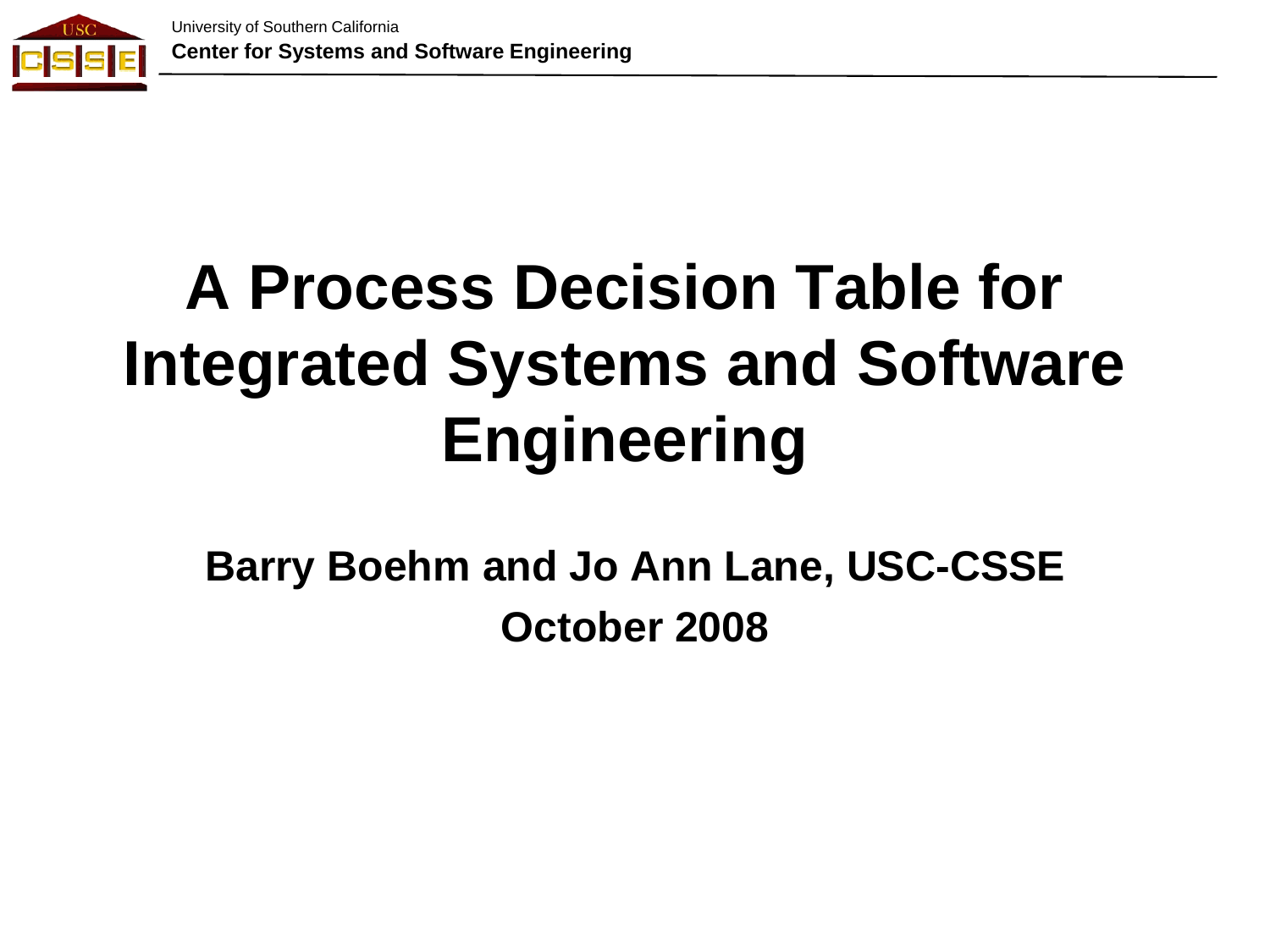

#### **Incremental Commitment Model (ICM): Nature and Origins**

- **Integrates hardware, software, and human factors elements of systems engineering**
	- **Concurrent exploration of needs and opportunities**
	- **Concurrent engineering of hardware, software, human aspects**
	- **Concurrency stabilized via anchor point milestones**
- **Developed in response to DoD-related issues**
	- **Clarify "spiral development" usage in DoD Instruction 5000.2**
		- **Initial phased version (2005)**
	- **Explain Future Combat System of systems spiral usage to GAO**
		- **Underlying process principles (2006)**
	- **Provide framework for human-systems integration**
		- **National Research Council report (2007)**
- **Integrates strengths of current process models**
	- **But not their weaknesses**

**©USC-CSSE**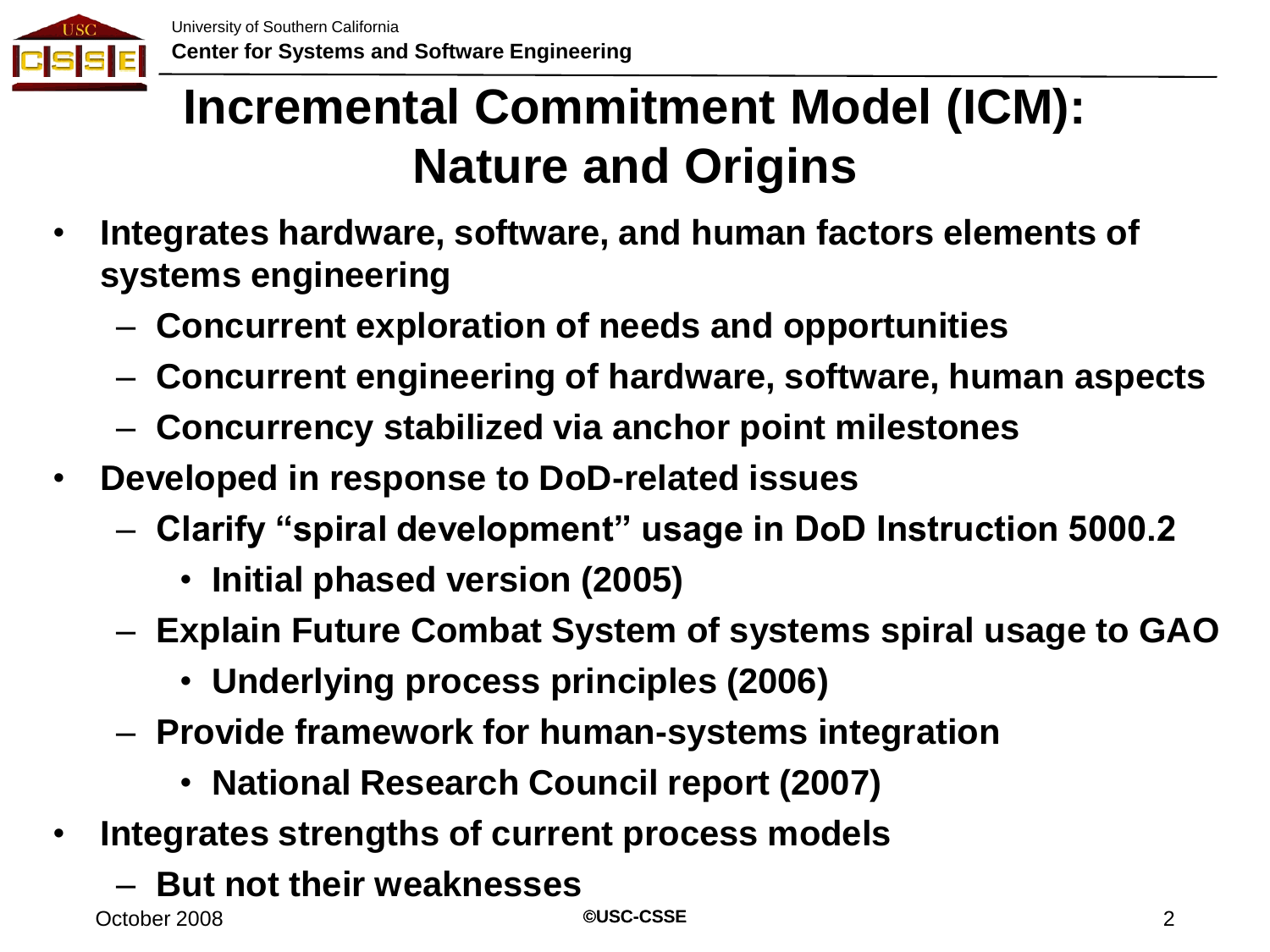

#### **ICM integrates strengths of current process models But not their weaknesses**

- **V-Model: Emphasis on early verification and validation**
	- **But not ease of sequential, single-increment interpretation**
- **Spiral Model: Risk-driven activity prioritization**
	- **But not lack of well-defined in-process milestones**
- **RUP and MBASE: Concurrent engineering stabilized by anchor point milestones**
	- **But not software orientation**
- **Lean Development: Emphasis on value-adding activities**
	- **But not repeatable manufacturing orientation**
- **Agile Methods: Adaptability to unexpected change**
	- **But not software orientation, lack of scalability**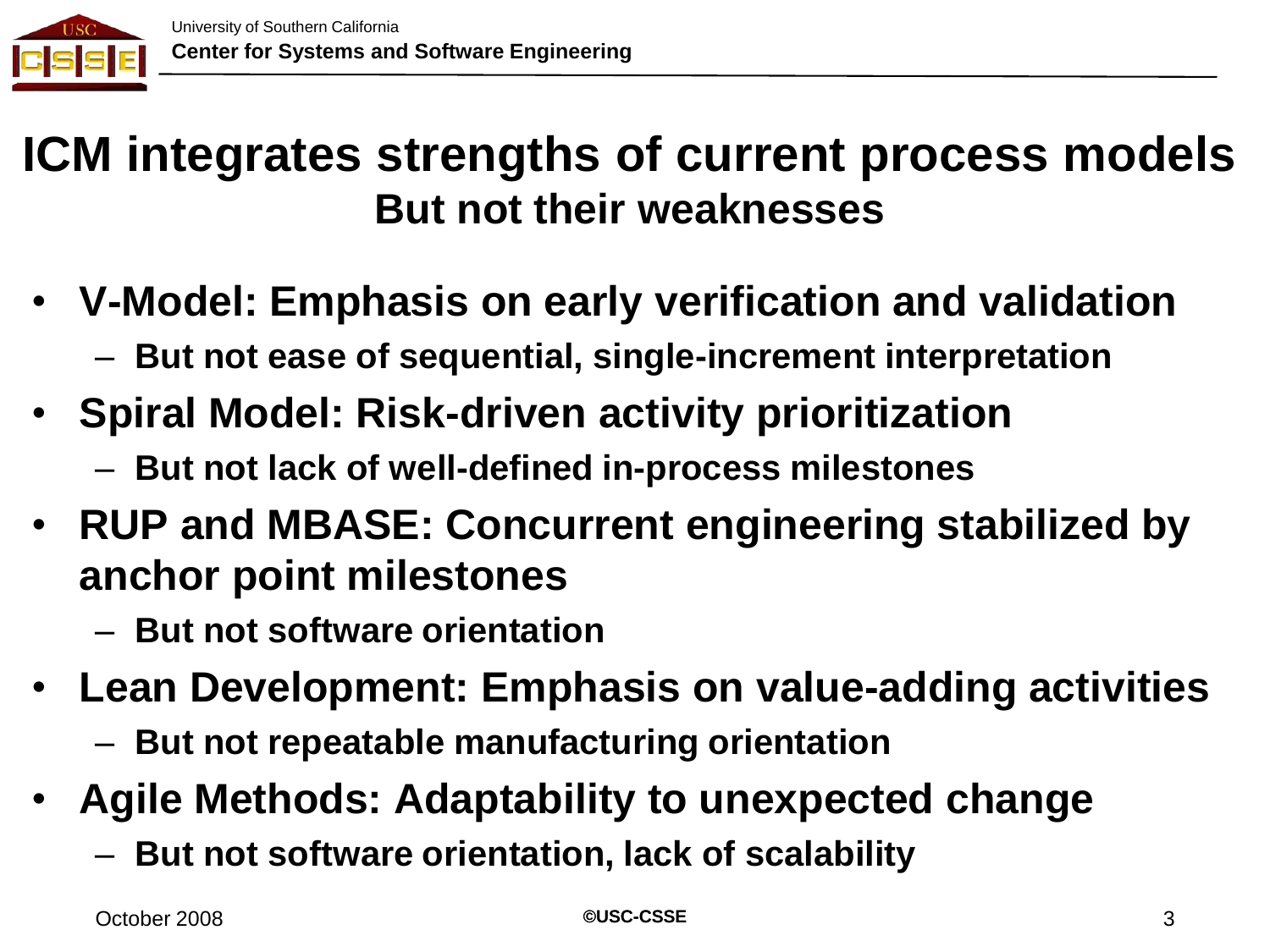

# **Process Model Principles Principles trump diagrams**

- **1. Commitment and accountability**
- **2. Success-critical stakeholder satisficing**
- **3. Incremental growth of system definition and stakeholder commitment**
- **4, 5. Concurrent, iterative system definition and development cycles**

**Cycles can be viewed as sequential concurrentlyperformed phases or spiral growth of system definition**

**6. Risk-based activity levels and anchor point commitment milestones**

**Used by 60-80% of CrossTalk Top-5 projects, 2002-2005**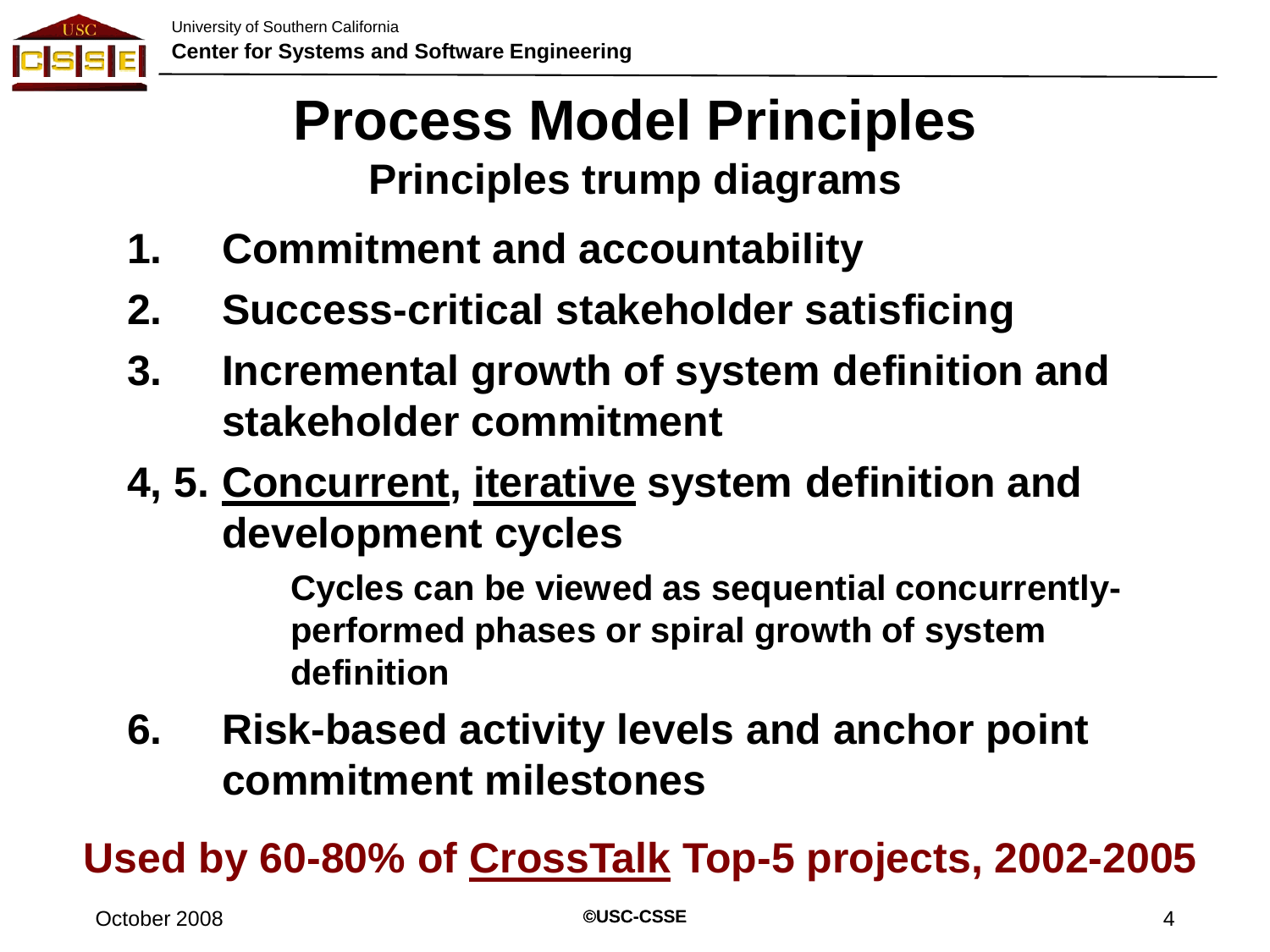

#### **Common Risk-Driven Special Cases of the ICM**

| <b>Special Case</b>                           | Example                                         | Size,<br>Complexity         | Change<br>Rate %<br>/Month         | Criticality                             | <b>NDI</b> Support                 | Org, Personnel<br>Capability                  | Key Stage I Activities : Incremental Definition                                                                         | Key Stage II Activities: Incremental<br>Development, Operations                                      | Time per Build:<br>per Increment                       |
|-----------------------------------------------|-------------------------------------------------|-----------------------------|------------------------------------|-----------------------------------------|------------------------------------|-----------------------------------------------|-------------------------------------------------------------------------------------------------------------------------|------------------------------------------------------------------------------------------------------|--------------------------------------------------------|
| 1. Use NDI                                    | <b>Small Accounting</b>                         |                             |                                    |                                         | Complete                           |                                               | <b>Acquire NDI</b>                                                                                                      | <b>Use NDI</b>                                                                                       |                                                        |
| 2. Agile                                      | <b>E-services</b>                               | Low                         | $1 - 30$                           | Low-Med                                 | Good:<br>in place                  | Agile-ready<br>Med-high                       | <b>Skip Valuation, Architecting phases</b>                                                                              | Scrum plus agile methods of choice                                                                   | $\leq$ 1 day;<br>2-6 weeks                             |
| 3. Architected<br>Agile                       | <b>Business data</b><br>processing              | Med                         | $1 - 10$                           | Med-High                                | Good;<br>most in place             | Agile-ready<br>Med-high                       | <b>Combine Valuation, Architecting</b><br>phases. Complete NDI preparation                                              | <b>Architecture-based Scrum of Scrums</b>                                                            | 2-4 weeks:<br>2-6 months                               |
| 4. Formal Methods                             | Security kernel;<br>Safety-critical LSI<br>chip | Low                         | 0.3                                | <b>Extra High</b>                       | <b>None</b>                        | <b>Strong formal</b><br>methods<br>experience | Precise formal specification                                                                                            | Formally-based programming<br>language; formal verification                                          | $1-5$ days;<br>1-4 weeks                               |
| 5. HW component<br>with embedded<br><b>SW</b> | Multi-sensor<br>control device                  | Low                         | $0.3 - 1$                          | Med-Verv<br>High                        | Good:<br>In place                  | Experienced;<br>med-high                      | Concurrent HW/SW engineering. CDR-<br>level ICM DCR                                                                     | IOC Development, LRIP, FRP.<br>Concurrent Version N+1 engineering                                    | SW: 1-5 days;<br>Market-driven                         |
| 6. Indivisible IOC                            | <b>Complete vehicle</b><br>platform             | $Med -$<br>High             | $0.3 - 1$                          | <b>High-Very</b><br>High                | Some in place                      | Experienced;<br>med-high                      | Determine minimum-IOC likely,<br>conservative cost. Add deferrable SW<br>features as risk reserve                       | Drop deferrable features to meet<br>conservative cost. Strong award fee<br>for features not dropped  | <b>SW: 2-6 weeks:</b><br>Platform: 6-18<br>months      |
| 7. NDI- Intensive                             | <b>Supply Chain</b><br>Management               | $Med -$<br>High             | $0.3 - 3$                          | Med-Very<br>High                        | <b>NDI-driven</b><br>architecture  | NDI-experienced;<br>Med-high                  | Thorough NDI-suite life cycle cost-<br>benefit analysis, selection, concurrent<br>requirements/ architecture definition | Pro-active NDI evolution influencing,<br>NDI upgrade synchronization                                 | <b>SW: 1-4 weeks;</b><br><b>System: 6-18</b><br>months |
| 9. Hybrid agile /<br>plan-driven<br>system    | C4ISR                                           | $Med -$<br><b>Very High</b> | <b>Mixed</b><br>parts:<br>$1 - 10$ | <b>Mixed parts:</b><br>Med-Very<br>High | <b>Mixed parts</b>                 | <b>Mixed parts</b>                            | Full ICM; encapsulated agile in high<br>change, low-medium criticality parts<br>(Often HMI, external interfaces)        | Full ICM, three-team incremental<br>development, concurrent V&V, next-<br>increment rebaselining     | 1-2 months;<br>9-18 months                             |
| 9. Multi-owner<br>system of systems           | Net-centric<br>military operations              | <b>Very High</b>            | Mixed<br>parts:<br>$1 - 10$        | <b>Very High</b>                        | <b>Many NDIs:</b><br>some in place | Related<br>experience, med-<br>high           | Full ICM; extensive multi-owner team<br>building, negotiation                                                           | Full ICM; large ongoing<br>system/software engineering effort                                        | 2-4 months: 18-<br>24 months                           |
| 10. Family of<br>systems                      | <b>Medical Device</b><br><b>Product Line</b>    | $Med -$<br>Very High        | $1 - 3$                            | Med - Very<br>High                      | Some in place                      | Related<br>experience, med<br>$-$ high        | Full ICM; Full stakeholder participation<br>in product line scoping. Strong business<br>case                            | <b>Full ICM. Extra resources for first</b><br>system, version control, multi-<br>stakeholder support | $1-2$ months; $9-$<br>18 months                        |

**C4ISR:** Command, Control, Computing, Communications, Intelligence, Surveillance, Reconnaissance. **CDR:** Critical Design Review. **DCR:** Development Commitment Review. **FRP:** Full-Rate Production. **HMI:** Human-Machine Interface. **HW:** Hard ware. **IOC:** Initial Operational Capability. **LRIP:** Low-Rate Initial Production. **NDI:** Non-Development Item. **SW:** Software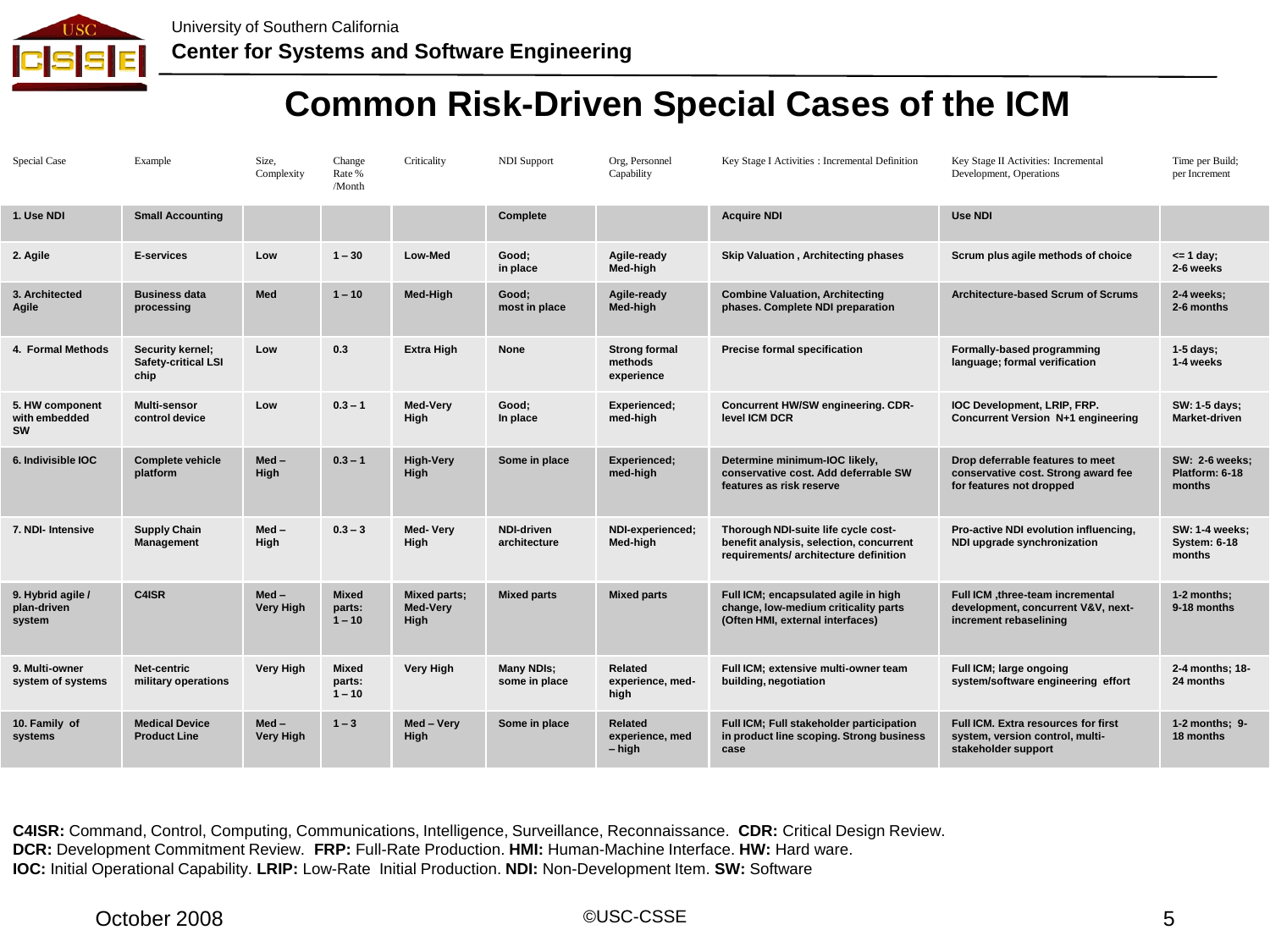

# **Case 1: Use NDI**

- **Exploration phase identifies NDI opportunities**
- **NDI risk/opportunity analysis indicates risks acceptable**
	- **Product growth envelope fits within NDI capability**
	- **Compatible NDI and product evolution paths**
	- **Acceptable NDI volatility, some open-source components highly volatile**
	- **Acceptable usability, dependability, interoperability**
	- **NDI available or affordable**
- **Example: Small accounting system**
- **Size/complexity: Low**
- **Anticipated change rate (% per month): Low**
- **Criticality: Low**
- **NDI support: Complete**
- **Organization and personnel capability: NDI-experienced**
- **Key Stage I activities: Acquire NDI**
- **Key State II activities: Use NDI**
- **Time/build: Driven by time to initialize/tailor NDI**
- **Time/increment: Driven by NDI upgrades**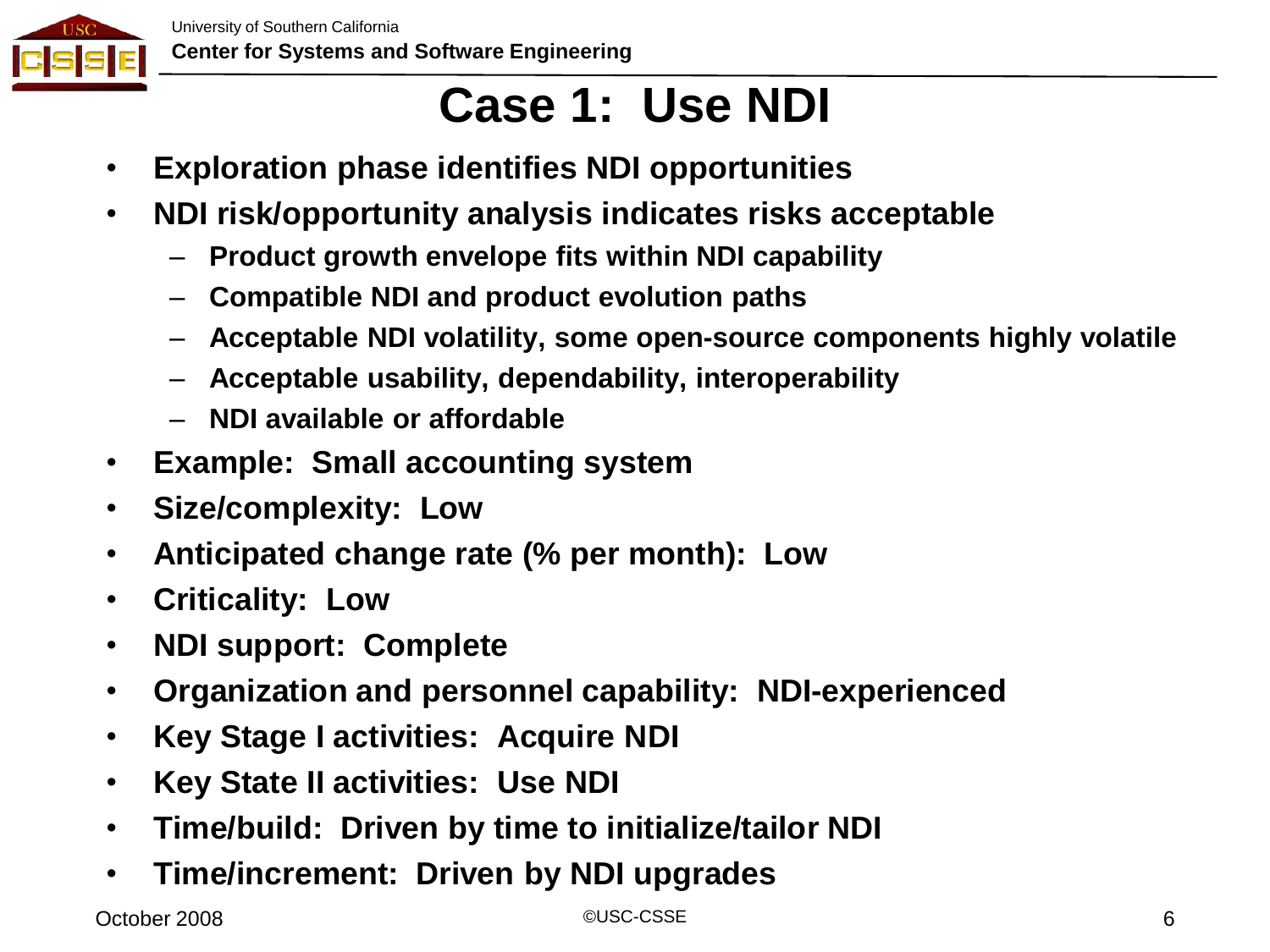

#### **Case 2: Pure Agile Methods**

- **Exploration phase determines**
	- **Low product and project size and complexity**
	- **Fixing increment defects in next increment acceptable**
	- **Existing hardware and NDI support of growth envelope**
	- **Sufficient agile-capable personnel**
	- **Need to accommodate rapid change, emergent requirements, early user capability**
- **Example: E-services**
- **Size/complexity: Low**
- **Anticipated change rate (% per month): 1-30%**
- **Criticality: Low to medium**
- **NDI support: Good; in place**
- **Organization and personnel capability: Agile-ready, medium to high capability**
- **Key Stage I activities: Skip Valuation and Architecting phases**
- **Key State II activities: Scrum plus agile methods of choice**
- **Time/build: Daily**
- **Time/increment: 2-6 weeks**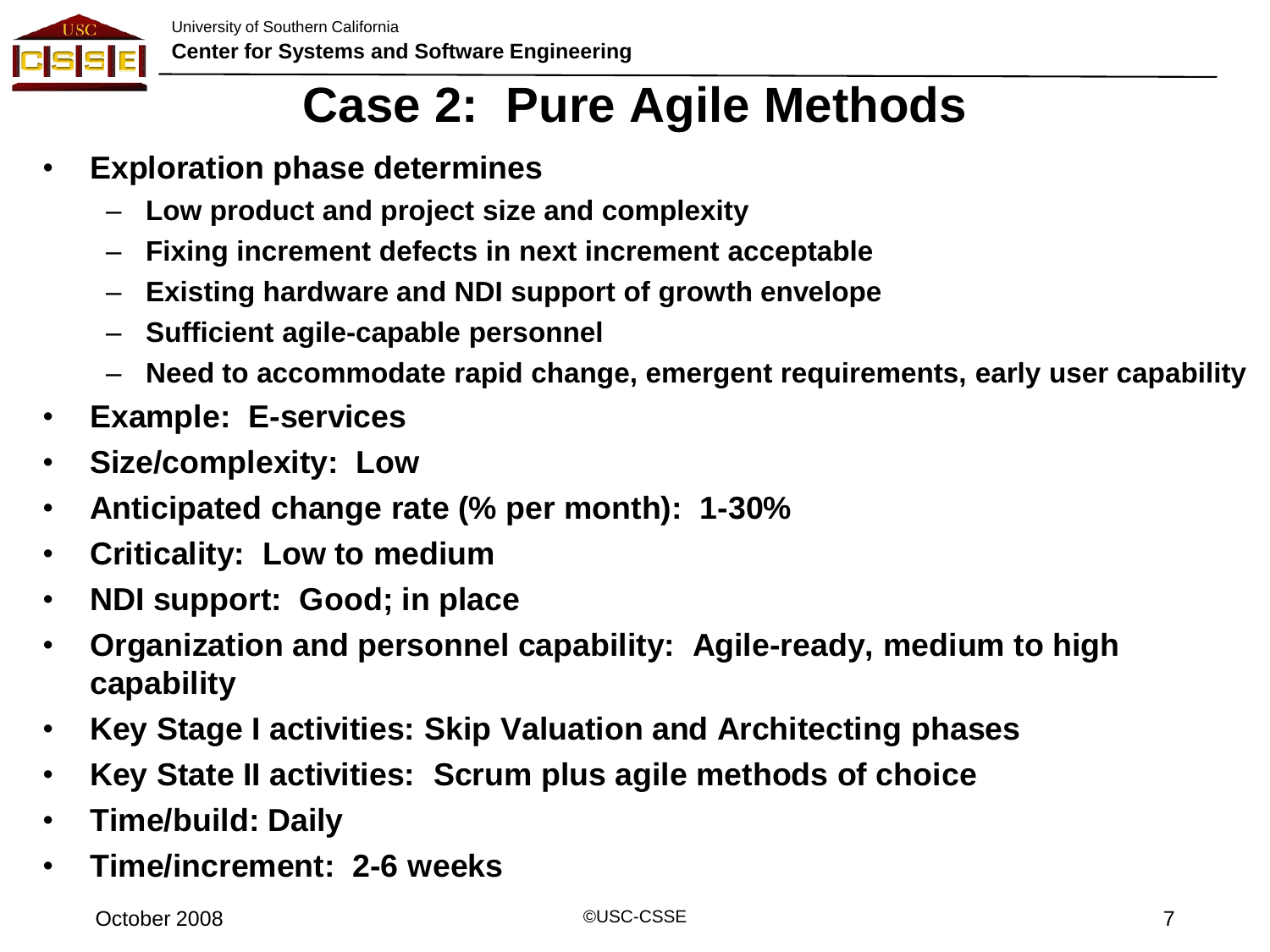

# **Case 3: Architected Agile**

- **Exploration phase determines**
	- **Need to accommodate fairly rapid change, emergent requirements, early user capability**
	- **Low risk of scalability up to 100 people**
	- **NDI support of growth envelope**
	- **Nucleus of highly agile-capable personnel**
	- **Moderate to high loss due to increment defects**
- **Example: Business data processing**
- **Size/complexity: Medium**
- **Anticipated change rate (% per month): 1-10%**
- **Criticality: Medium to high**
- **NDI support: Good, most in place**
- **Organization and personnel capability: Agile-ready, med-high capability**
- **Key Stage I activities: Combined Valuation and Architecting phase, complete NDI preparation**
- **Key State II activities: Architecture-based scrum of scrums**
- **Time/build: 2-4 weeks Time/increment: 2-6 months**

October 2008 ©USC-CSSE 8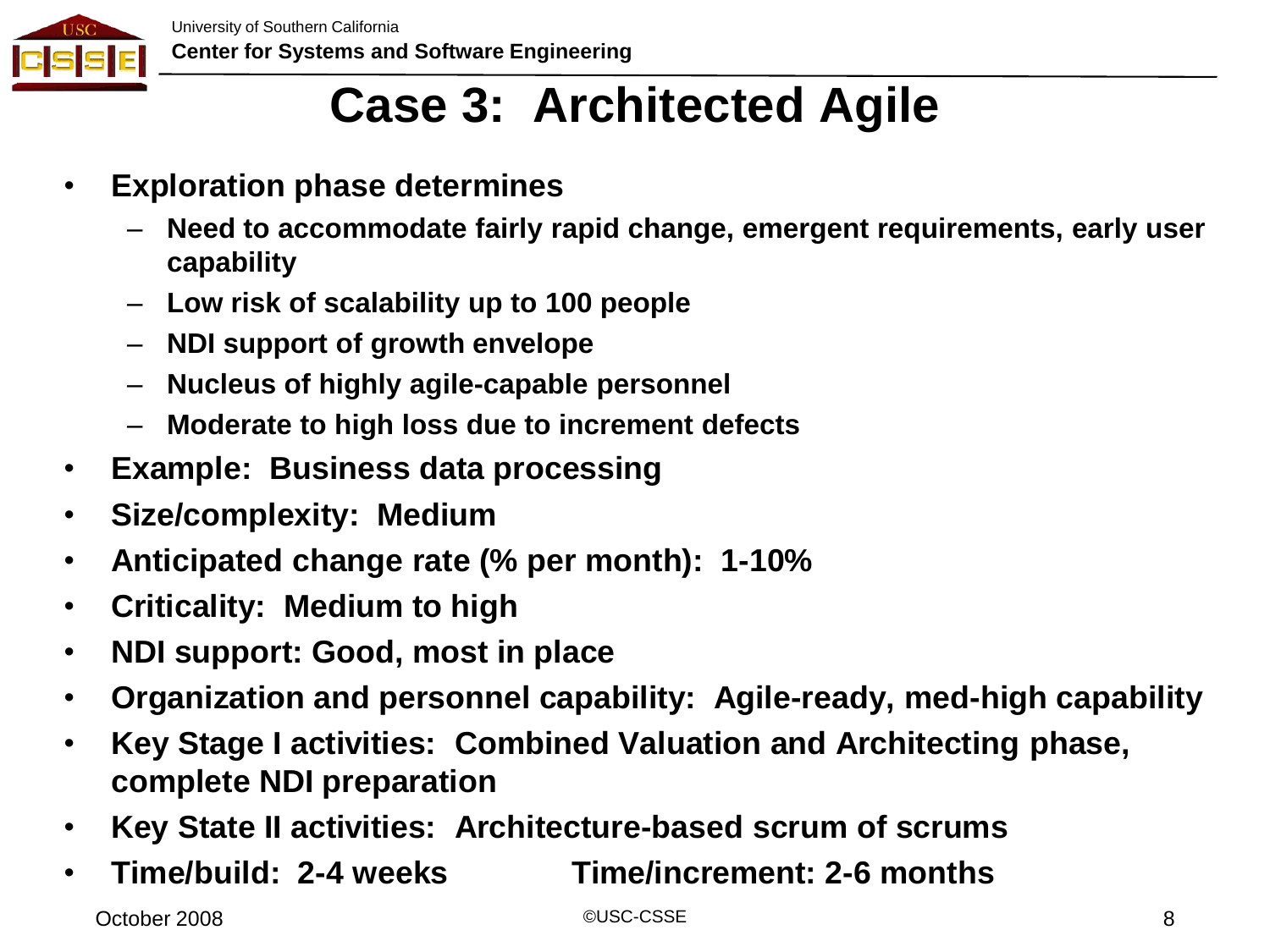

#### **Case 4: Formal Methods**

- **Biggest risks: Software/hardware does not accurately implement required algorithm precision, security, safety mechanisms, or critical timing**
- **Example: Security kernel or safety-critical LSI chip**
- **Size/complexity: Low**
- **Anticipated change rate (% per month): 0.3%**
- **Criticality: Extra high**
- **NDI support: None**
- **Organization and personnel capability: Strong formal methods experience**
- **Key Stage I activities: Precise formal specification**
- **Key State II activities: Formally-based programming language; formal verification**
- **Time/build: 1-5 days**
- **Time/increment: 1-4 weeks**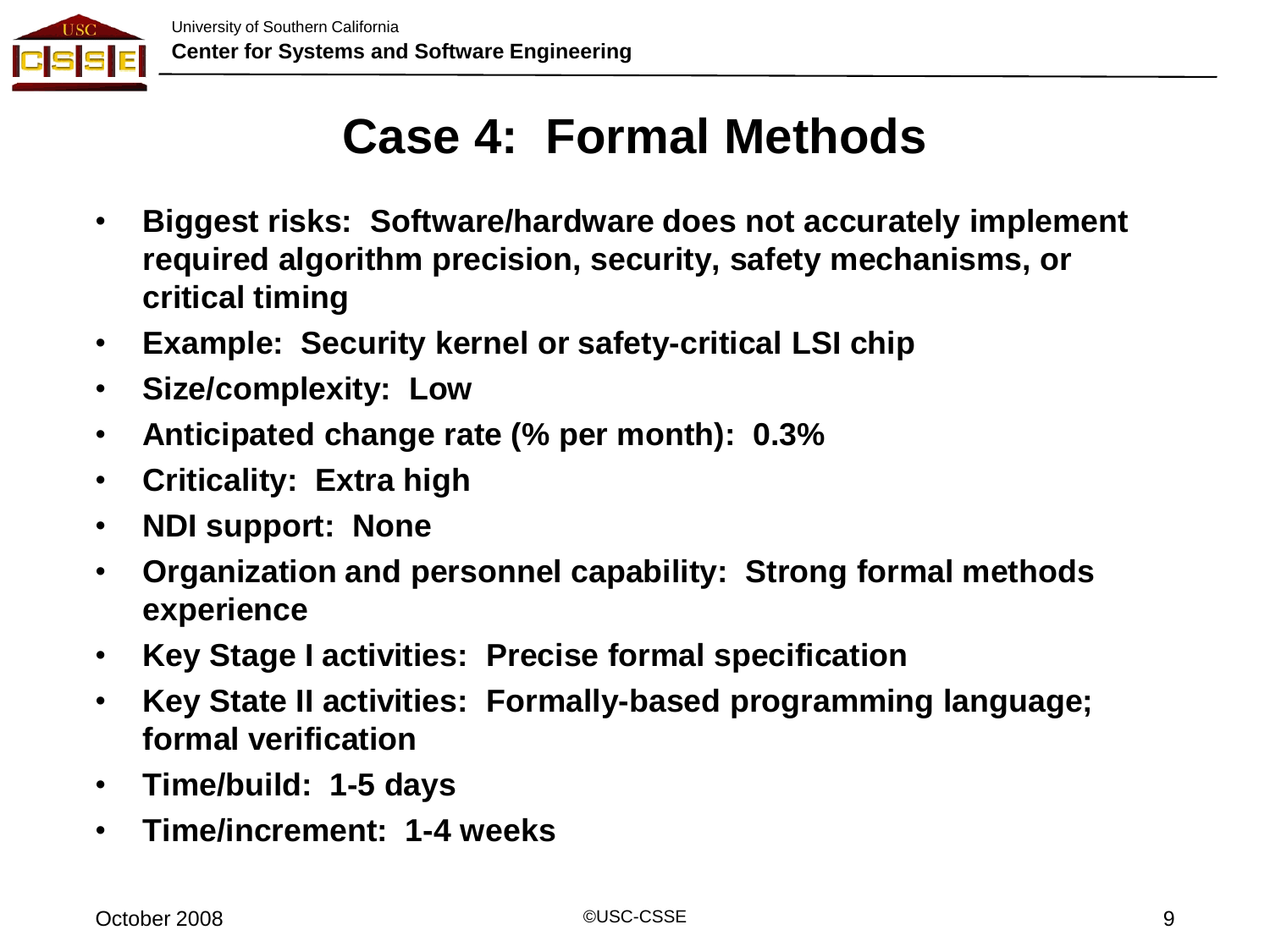

#### **Case 5: Hardware Component with Embedded Software**

- **Biggest risks: Device recall, lawsuits, production line rework, hardwaresoftware integration**
	- **DCR carried to Critical Design Review level**
	- **Concurrent hardware-software design**
		- **Criticality makes Agile too risky**
	- **Continuous hardware-software integration**
		- **Initially with simulated hardware**
- **Low risk of overrun**
	- **Low complexity, stable requirements and NDI**
	- **Little need for risk reserve**
	- **Likely single-supplier software**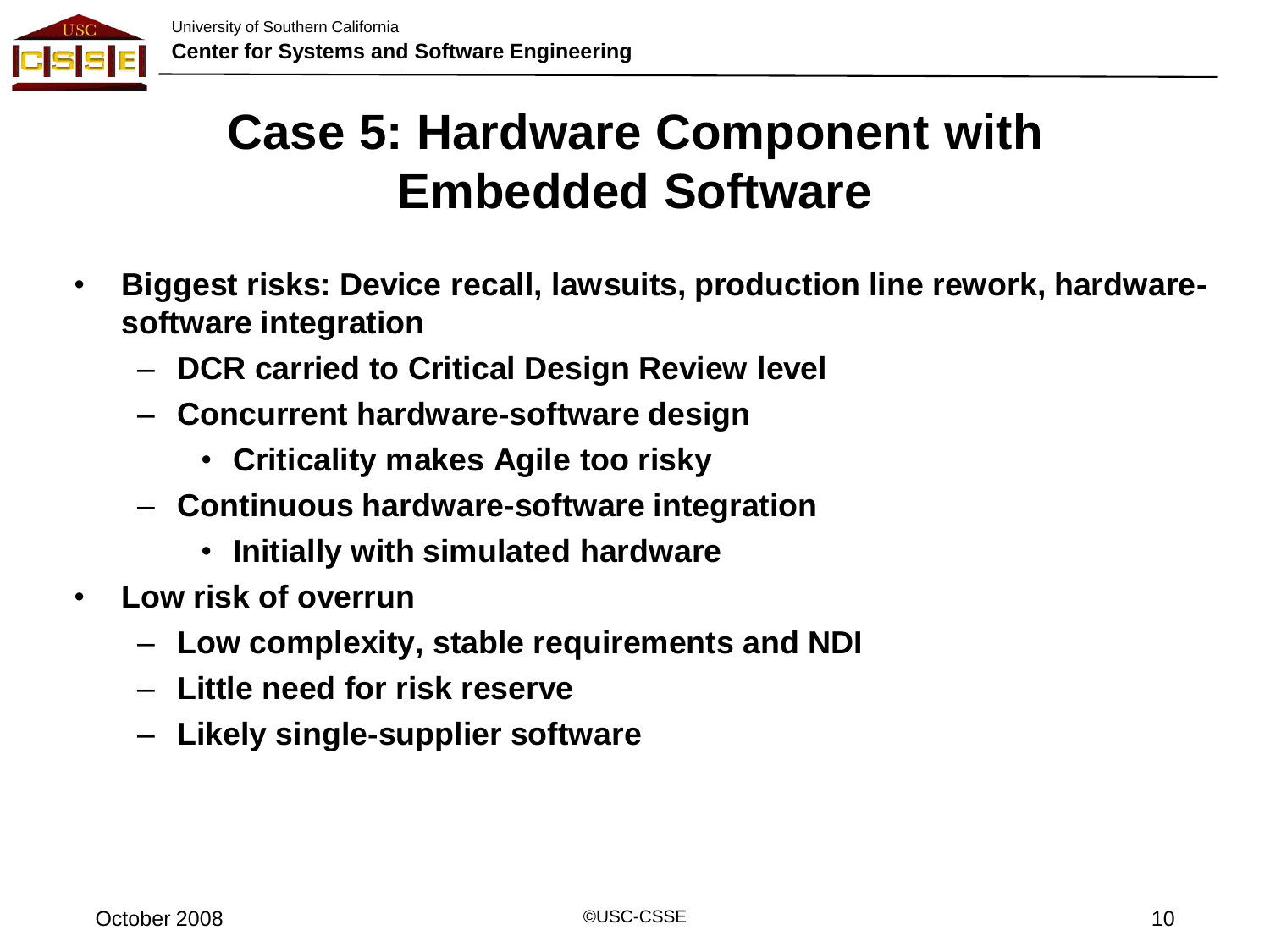

#### **Case 5: Hardware Component with Embedded Software** *(continued)*

- **Example: Multi-sensor control device**
- **Size/complexity: Low**
- **Anticipated change rate (% per month): 0.3-1%**
- **Criticality: Medium to very high**
- **NDI support: Good, in place**
- **Organization and personnel capability: Experienced; medium to high capability**
- **Key Stage I activities: Concurrent hardware and software engineering; CDR-level ICM DCR**
- **Key State II activities: IOC Development, LRIP,FRP, concurrent version N+1 engineering**
- **Time/build: 1-5 days (software)**
- **Time/increment: Market-driven**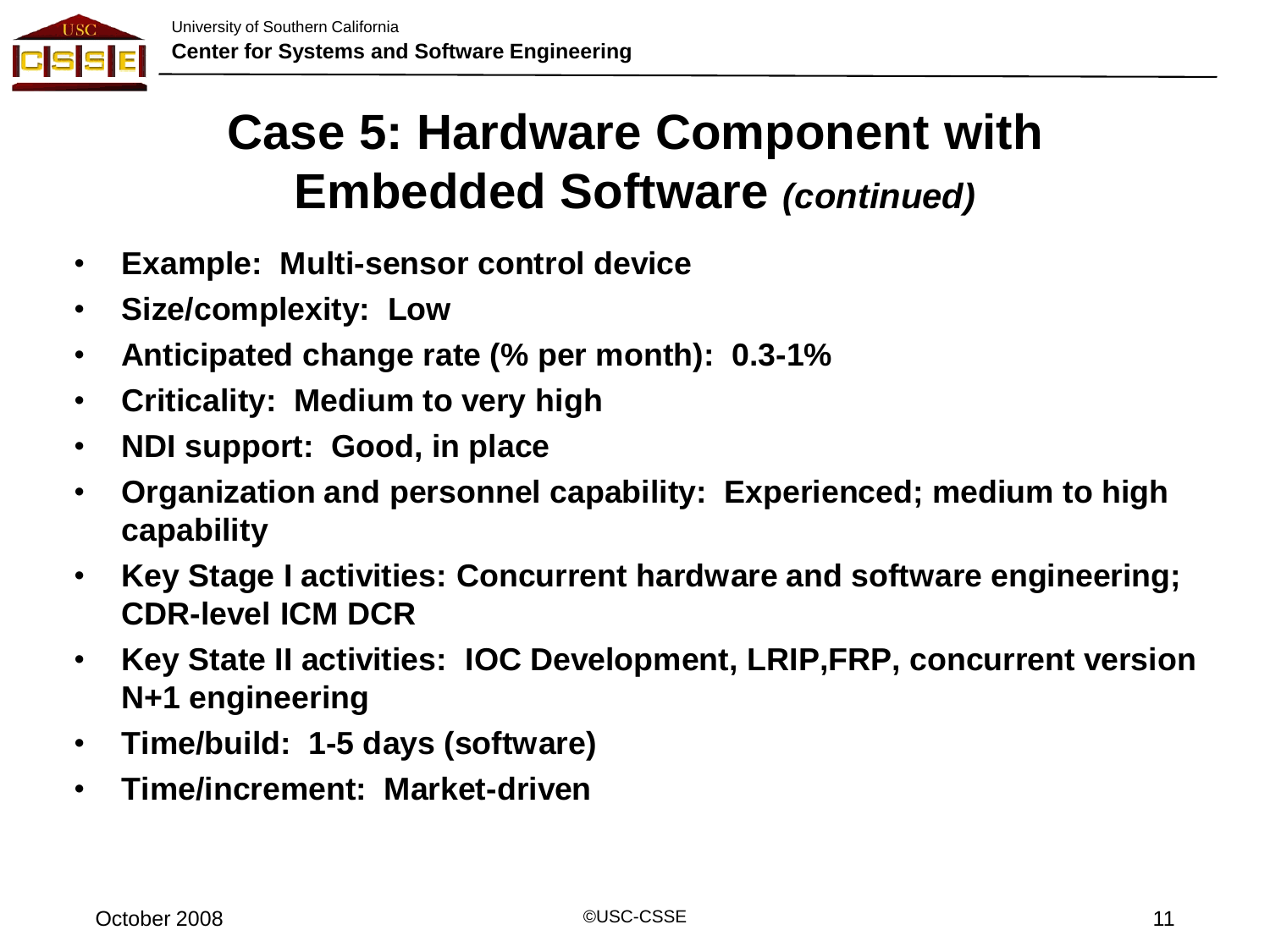

#### **Case 6: Indivisible IOC**

- **Biggest risk: Complexity, NDI uncertainties cause cost-schedule overrun**
	- **Similar strategies to case 4 for criticality (CDR, concurrent HW-SW design, continuous integration)**
	- **Add deferrable software features as risk reserve**
		- **Adopt conservative (90% sure) cost and schedule**
		- **Drop software features to meet cost and schedule**
		- **Strong award fee for features not dropped**
	- **Likely multiple-supplier software makes longer (multi-weekly) builds more necessary**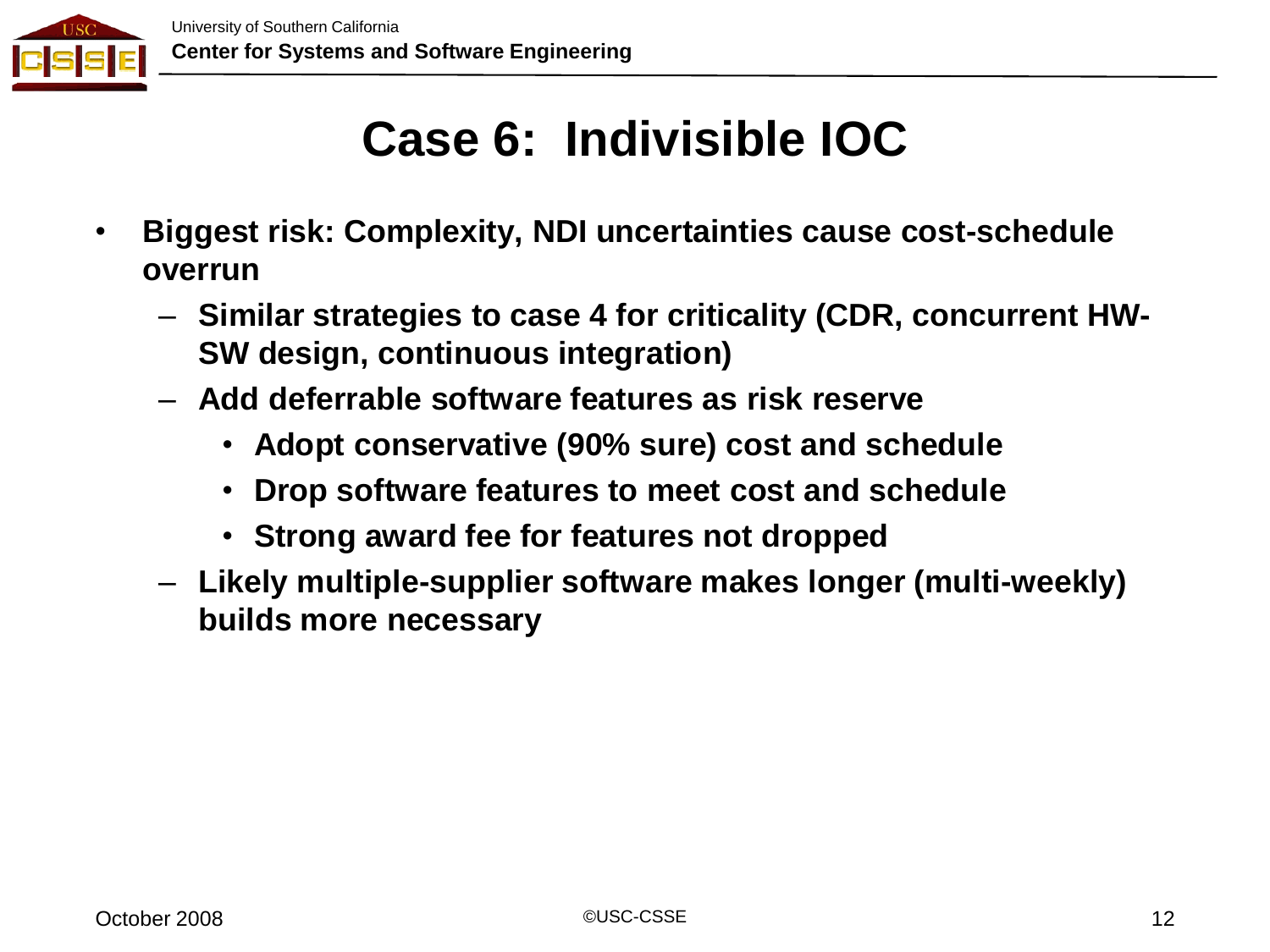

#### **Case 6: Indivisible IOC** *(continued)*

- **Example: Complete vehicle platform**
- **Size/complexity: Medium to high**
- **Anticipated change rate (% per month): 0.3-1%**
- **Criticality: High to very high**
- **NDI support: Some in place**
- **Organization and personnel capability: Experienced, medium to high capability**
- **Key Stage I activities: Determine minimum-IOC likely, conservative cost; Add deferrable software features as risk reserve**
- **Key State II activities: Drop deferrable features to meet conservative cost; Strong award fee for features not dropped**
- **Time/build: 2-6 weeks (software)**
- **Time/increment: 6-18 months (platform)**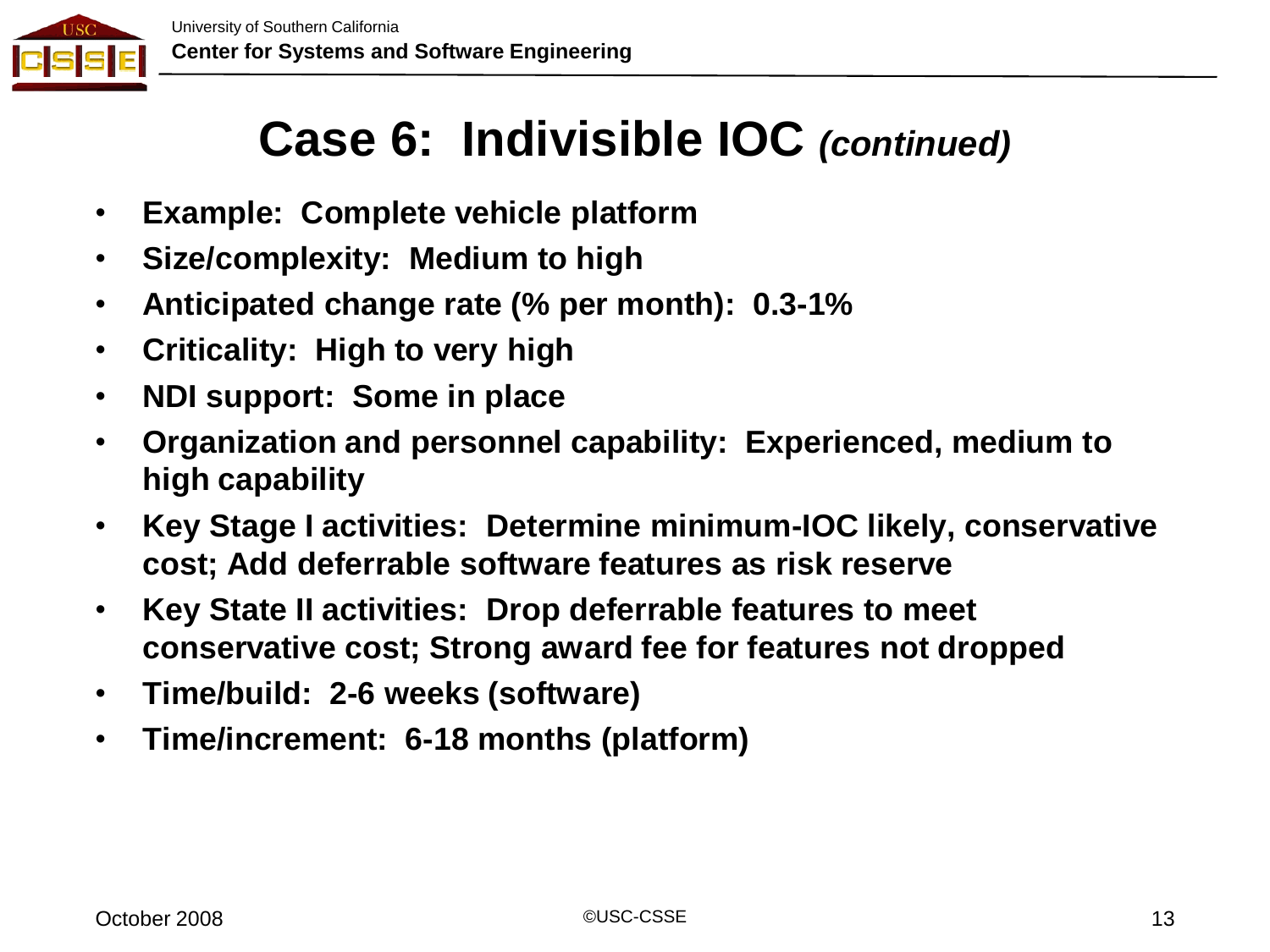

#### **Case 7: NDI-Intensive**

- **Biggest risks: incompatible NDI; rapid change, business/mission criticality; low NDI assessment and integration experience; supply chain stakeholder incompatibilities**
- **Example: Supply chain management**
- **Size/complexity: Medium to high**
- **Anticipated change rate (% per month): 0.3-3%**
- **Criticality: Medium to very high**
- **NDI support: NDI-driven architecture**
- **Organization and personnel capability: NDI-experienced; medium to high capability**
- **Key Stage I activities: Thorough NDI-suite life cycle cost-benefit analysis, selection, concurrent requirements and architecture definition**
- **Key State II activities: Pro-active NDI evolution influencing, NDI upgrade synchronization**
- **Time/build: 1-4 weeks (software)**
- **Time/increment: 6-18 months (systems)**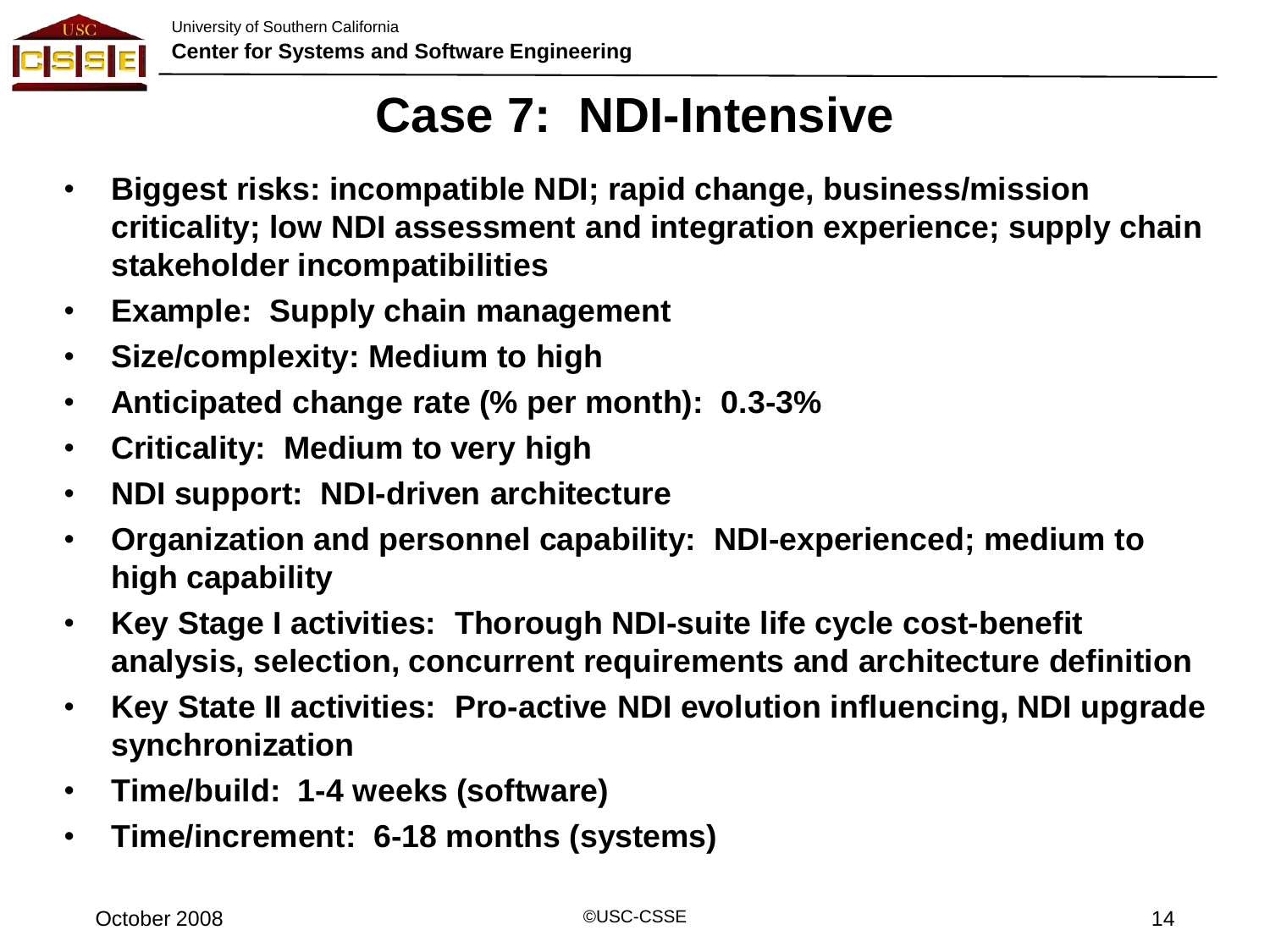

#### **Case 8: Hybrid Agile/Plan-Driven System**

- **Biggest risks: large scale, high complexity, rapid change, mixed high/low criticality, partial NDI support, mixed personnel capability**
- **Example: C4ISR system**
- **Size/complexity: Medium to very high**
- **Anticipated change rate (% per month): Mixed parts; 1-10%**
- **Criticality: Mixed parts; medium to very high**
- **NDI support: Mixed parts**
- **Organization and personnel capability: Mixed parts**
- **Key Stage I activities: Full ICM; encapsulated agile in high changed; low-medium criticality parts (often HMI, external interfaces)**
- **Key State II activities: Full ICM, three-team incremental development, concurrent V&V, next-increment rebaselining**
- **Time/build: 1-2 months**
- **Time/increment: 9-18 months**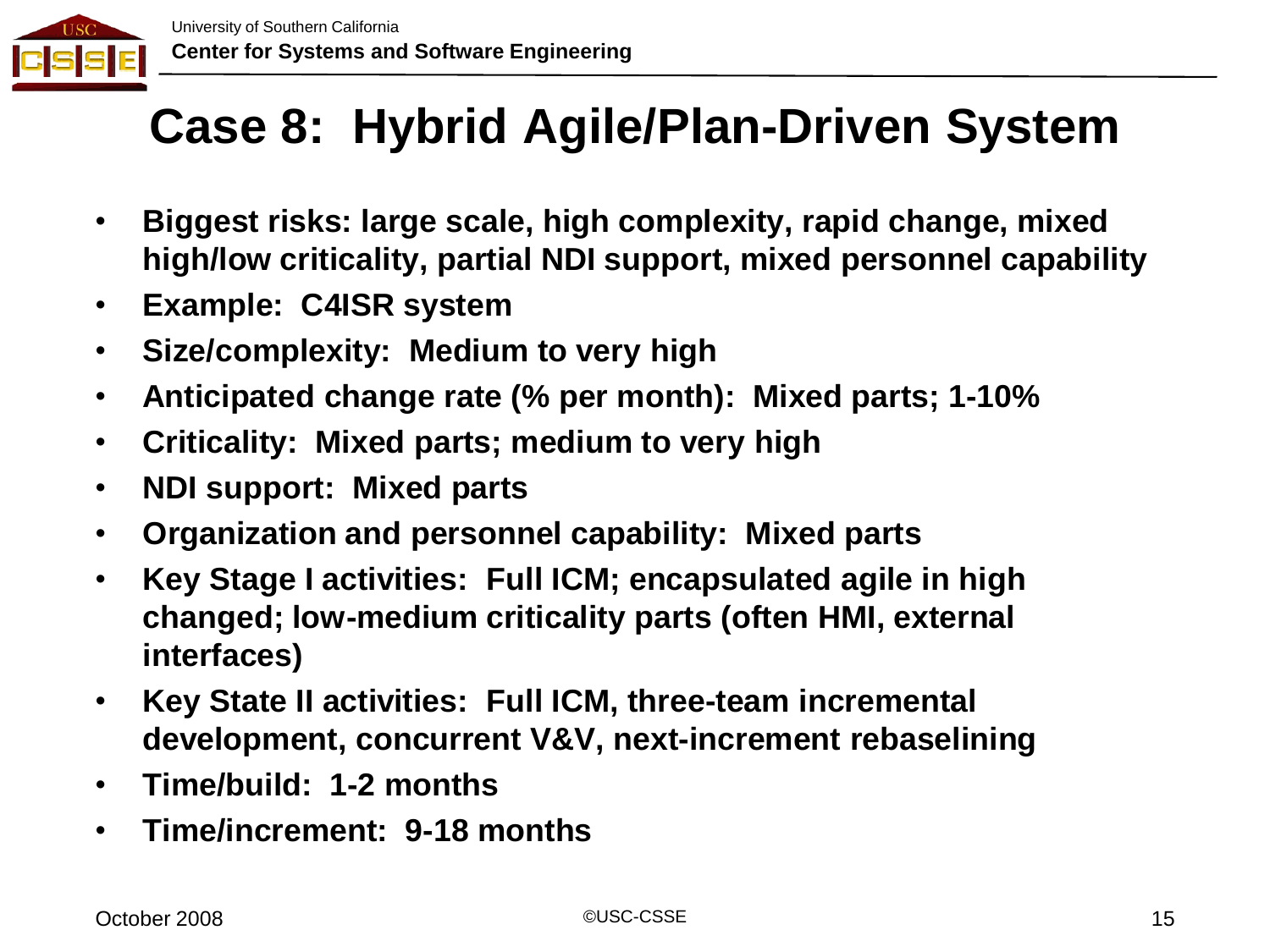

#### **Case 9: Multi-Owner System of Systems**

- **Biggest risks: all those of Case 8 plus**
	- **Need to synchronize, integrate separately-managed, independently-evolving systems**
	- **Extremely large-scale; deep supplier hierarchies**
	- **Rapid adaptation to change extremely difficult**
- **Example: Net-centric military operations**
- **Size/complexity: Very high**
- **Anticipated change rate (% per month): Mixed parts; 1-10%**
- **Criticality: Very high**
- **NDI support: Many NDIs; some in place**
- **Organization and personnel capability: Related experience, medium to high**
- **Key Stage I activities: Full ICM; extensive multi-owner teambuilding, negotiation**
- **Key State II activities: Full ICM; large ongoing system/software engineering effort**
- **Time/build: 2-4 months Time/increment:18-24 months**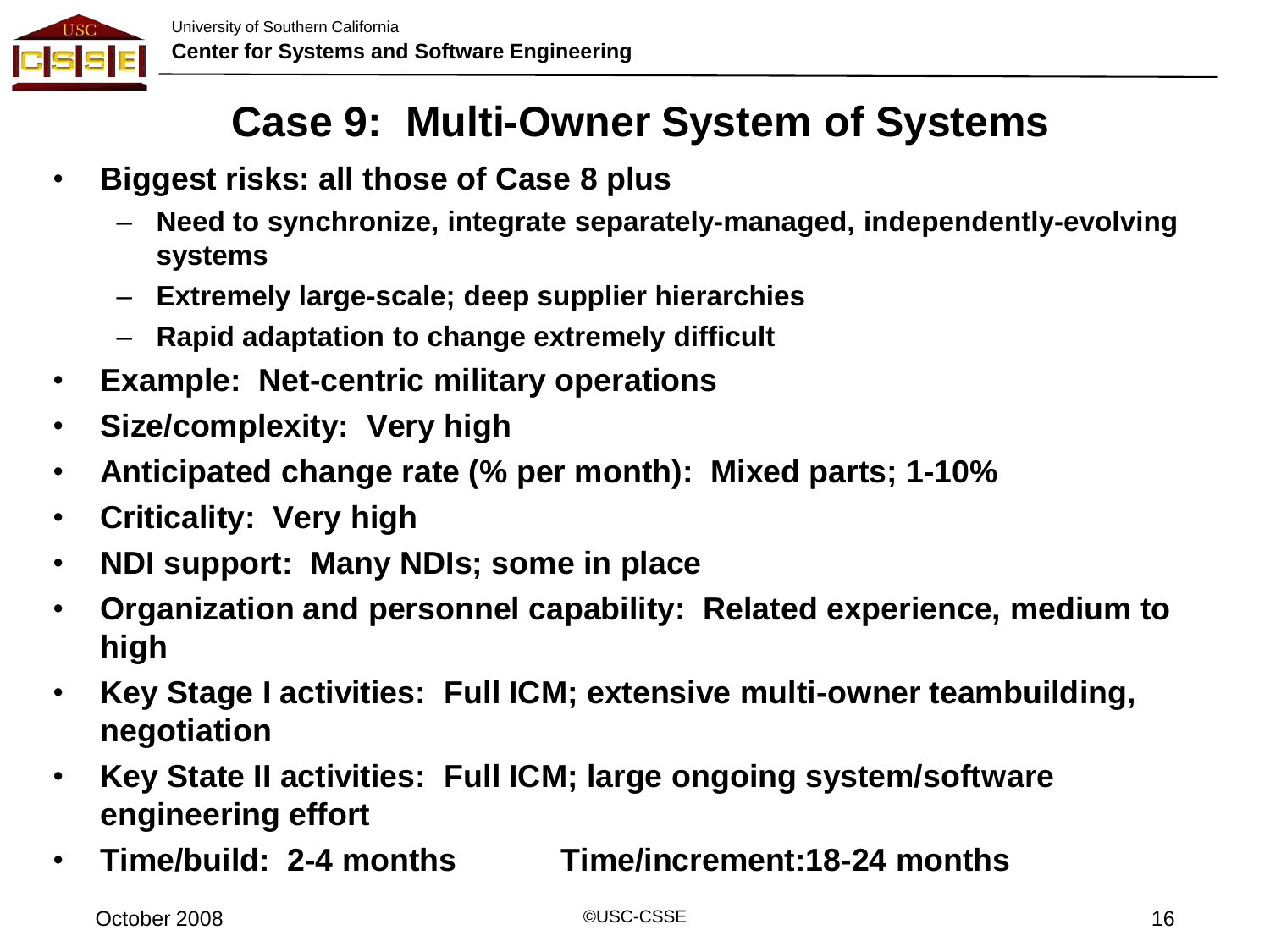

#### **Case 10: Family of Systems**

- **Biggest risks: all those of Case 8 plus**
	- **Need to synchronize, integrate separately-managed, independentlyevolving systems**
	- **Extremely large-scale; deep supplier hierarchies**
	- **Rapid adaptation to change extremely difficult**
- **Example: Medical device product line**
- **Size/complexity: Medium to very high**
- **Anticipated change rate (% per month): 1-3%**
- **Criticality: Medium to very high**
- **NDI support: Some in place**
- **Organization and personnel capability: Related experience, medium to high capability**
- **Key Stage I activities: Full ICM; full stakeholder participation in product line scoping; strong business case**
- **Key State II activities: Full ICM; extra resources for first system, version control, multi-stakeholder support**
- **Time/build: 1-2 months Time/increment: 9-18 months**